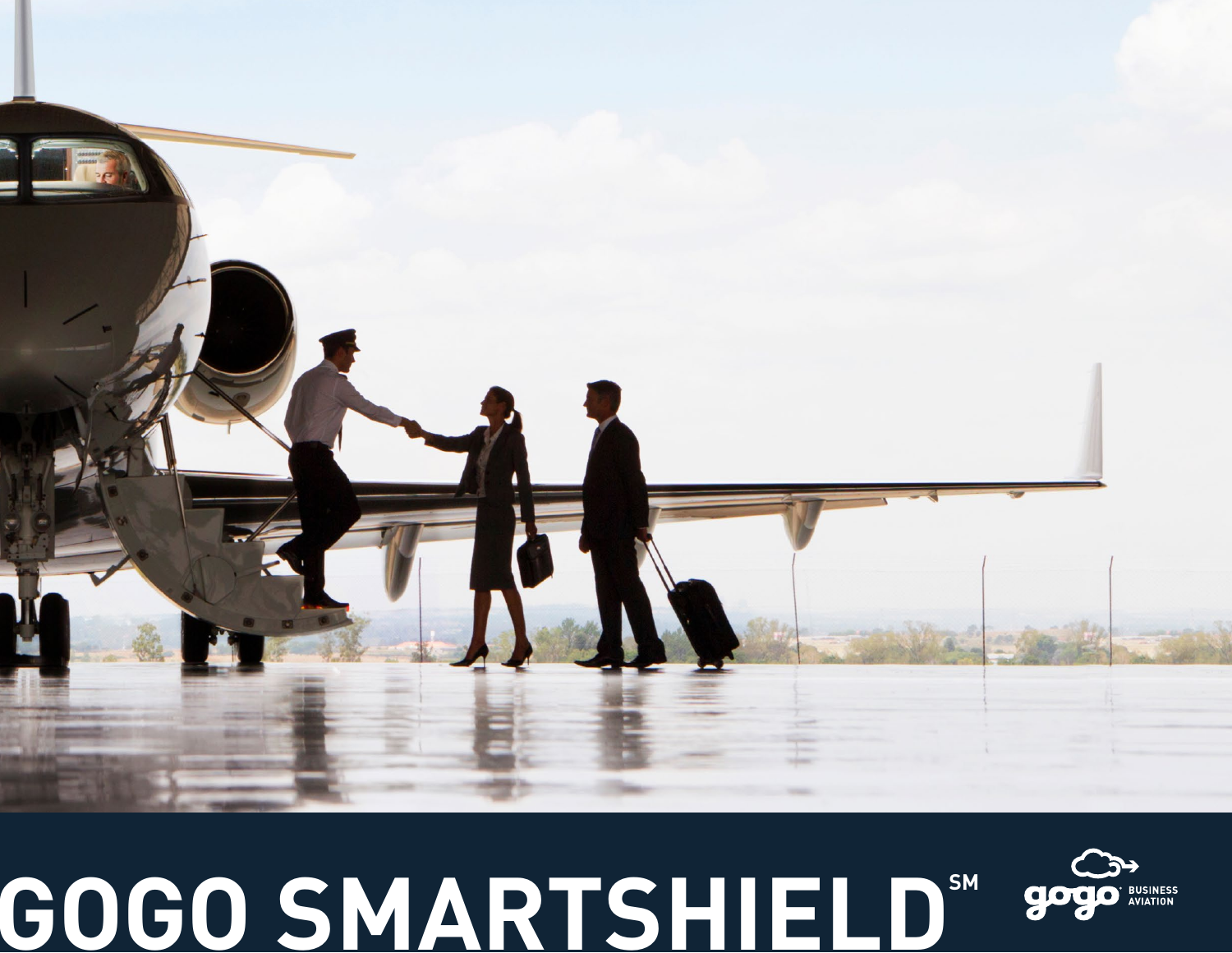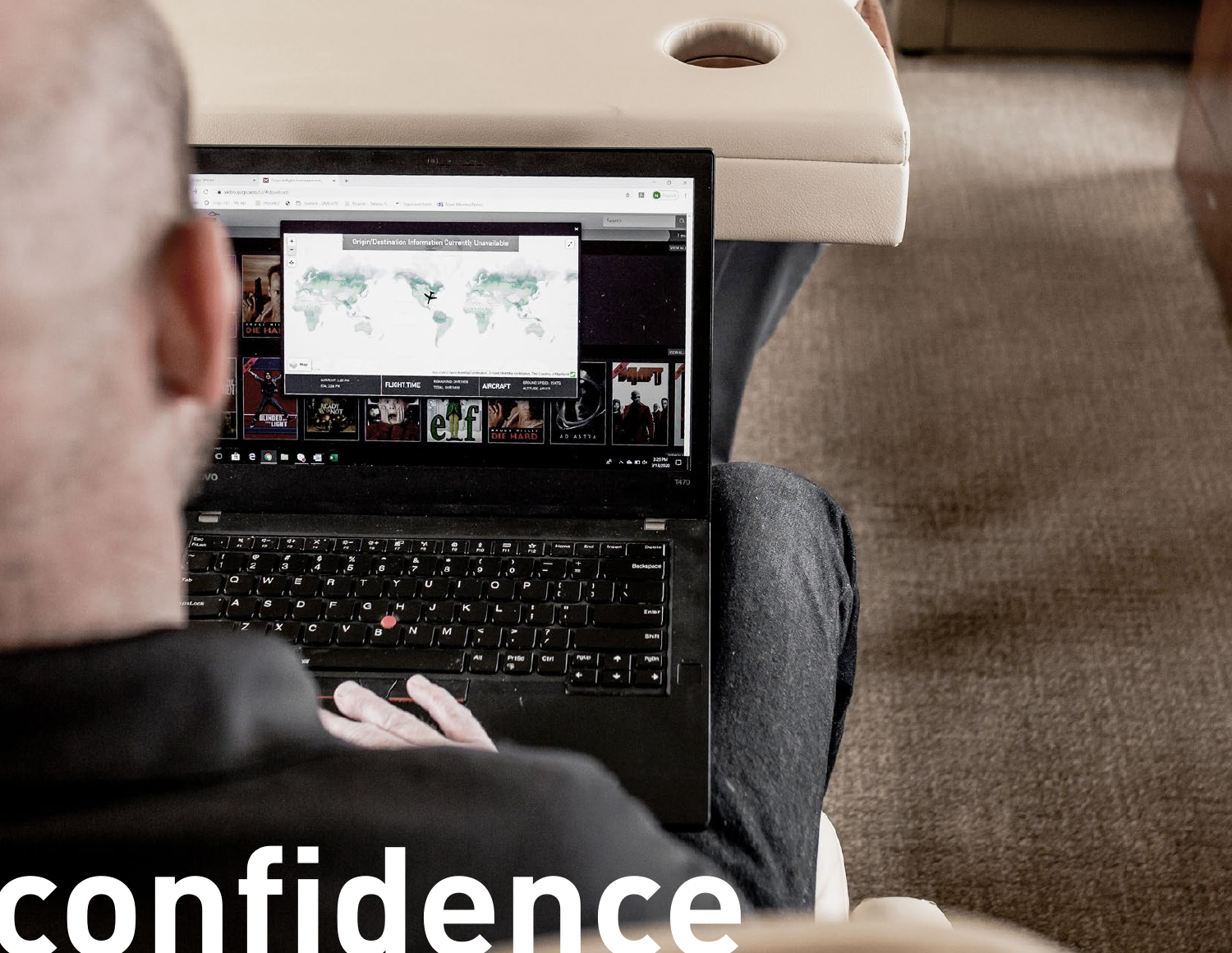## Gogo SmartShield

### Exclusive membership protections and benefits for your Gogo investment

Gogo is already business aviation's most trusted inflight connectivity and entertainment (IFEC) name. Why? Because we design our solutions to deliver maximum value: creating an incredible inflight experience that works reliably for as long as you own it.

But we never stop looking for ways to give you more.

Introducing Gogo SmartShield: our all-new customer membership program that lets you take full advantage of exclusive protections and benefits for your Gogo IFEC investment.\* You'll gain total peace of mind over your Gogo equipment, realize greater cost control, and even access exclusive discounts on select Gogo services. All so you can fly smarter with complete confidence.



\*Terms and conditions apply.

Visit **business.gogoair.com/smartshield/terms-conditions/**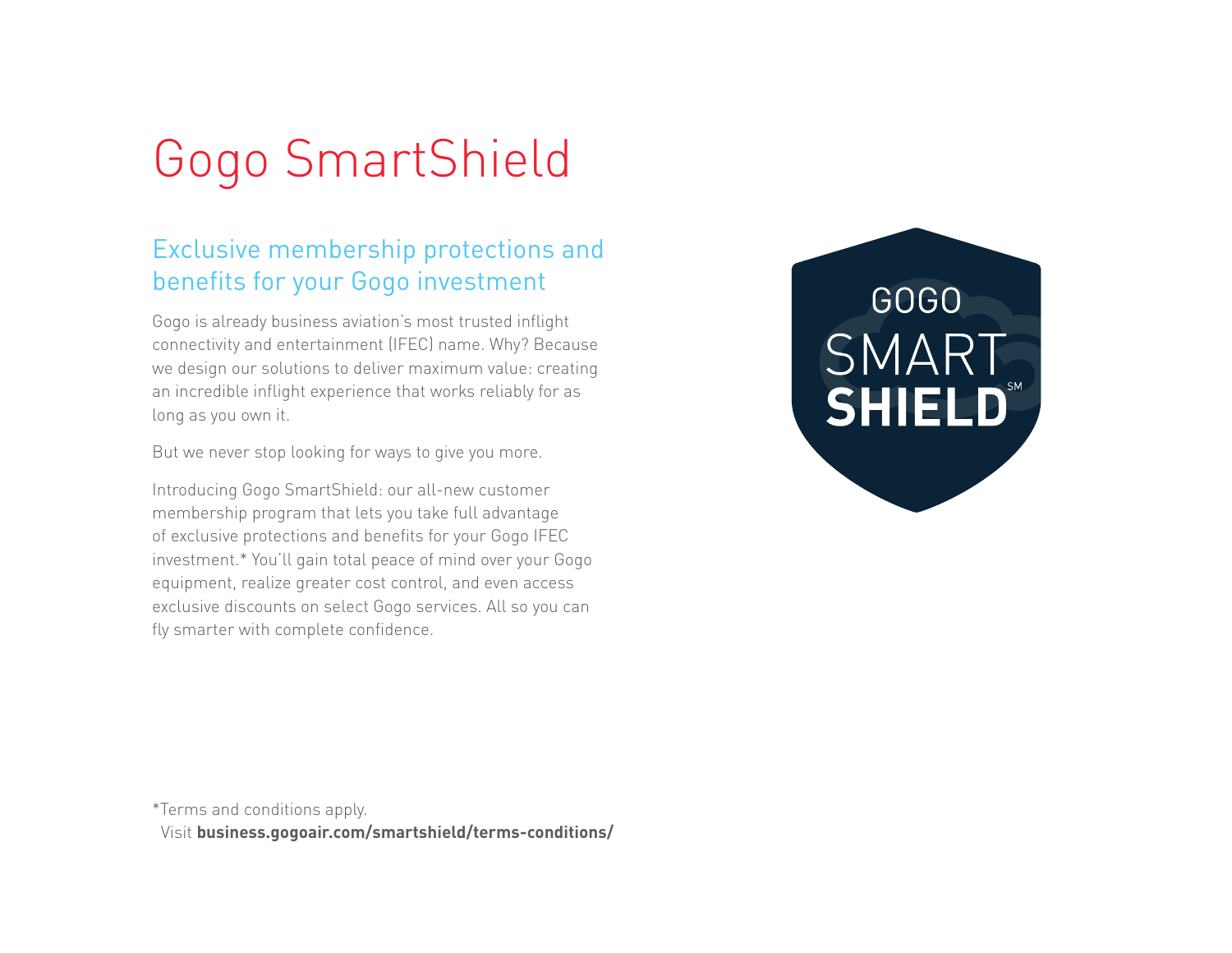### Protect. Control. Save.

Gogo SmartShield<sup>SM</sup> membership gives you 3 distinct, and powerful, customer advantages. Let's take a closer look.

#### Greater cost control over your service bills

Business aviators don't like surprises. With SmartShield, you'll be able to predict your monthly service costs with near-certainty and even avoid some costs.

#### **Fixed service pricing**

**›** With SmartShield, your aircraft account will be immune to monthly service price increases during your subscription period.

#### **Monthly roll-over of unused MBs**

**›** If you don't use it, you don't lose it. Go ahead and rollover unused data Megabytes (up to 10% of your total monthly MB allotment) to the following month.

#### **Annual overage forgiveness**

**›** Sometimes your passengers simply need more data during the month. SmartShield gives you an "overage forgiveness waiver" that can be used once annually. You choose the month and SmartShield eliminates the overage charges (up to \$4000).

#### Peace of mind for your Gogo investment

#### **Full perpetual warranty**

**›** SmartShield protects your Gogo solution with a full warranty for as long as you have an active SmartShield membership. It covers any failures or repairs on the AVANCE system and includes shipping of parts, repair of parts, and any associated labor.

#### **Expedited shipping**

**›** The sooner an issue is fixed, the faster your aircraft returns to service. With SmartShield, any parts you need will be automatically upgraded to the fastest, expedited shipping available.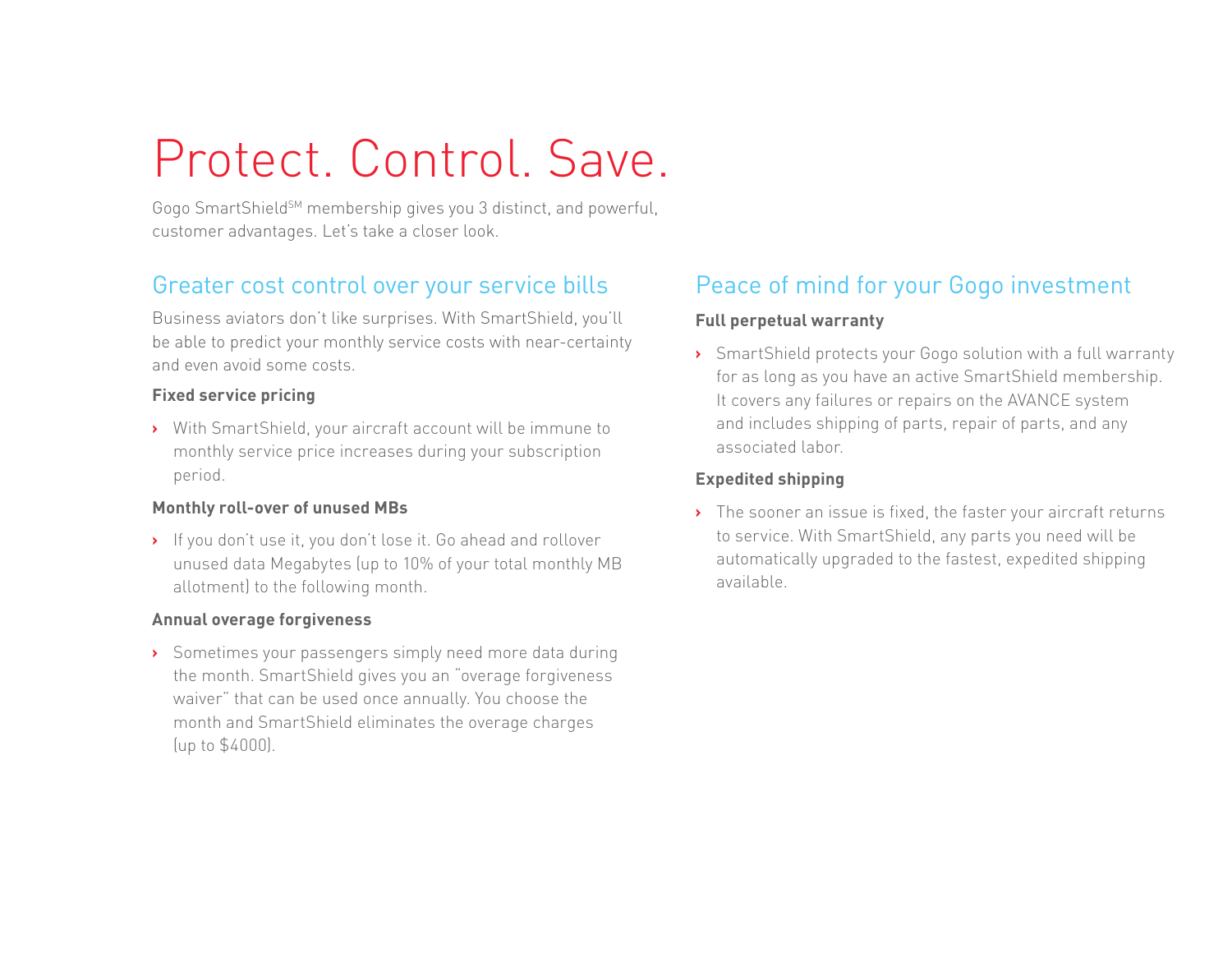#### Exclusive discounts on select product and services

Now that you've protected your investment and gained greater cost control, let Gogo help you save even more.

#### **50% discount on Field Support Engineer help**

**›** Gogo's Field Support Engineer (FSE) team is the top tier of our customer support. These experts provide on-site, hands-on help with anything you need. SmartShield saves you 50% off the hourly FSE rate (up to 8 hours).

#### **Free annual online training**

**›** Keep up to speed with Gogo training — and do it for free. SmartShield gives you access to virtual training on topics specifically curated for customers. You'll receive 4 vouchers per year. It's the free and easy way to learn how to make the most of your inflight Wi-Fi.

#### **Gogo Vision 360 inflight entertainment discount**

**›** Gogo Vision 360 – which is fully-integrated into all AVANCE solutions — is the ultimate inflight entertainment service. Featuring hit movies, top TV shows, a 3D moving map, popular magazines and more, Vision is business aviation's most popular way for passengers to enjoy the flight. SmartShield saves you 10% on Gogo Vision 360 monthly service.

#### SmartShield cost

| <b>PLAN NAME</b>  | <b>FEE</b> | <b>PERIOD</b>                      |
|-------------------|------------|------------------------------------|
| Gogo SmartShield* | \$5000     | Annually w/ a 3-year<br>commitment |

\*Requires a three year commitment to a Gogo data plan of at least 1GB/month

#### **Have an ATG system?**

SmartShield protects you now and saves you big on an AVANCE L5 upgrade.

Current Classic ATG (1000/2000/4000/5000) customers can enjoy SmartShield's benefits and save \$25K on an AVANCE L5 upgrade, in addition to any current promotional offerings.